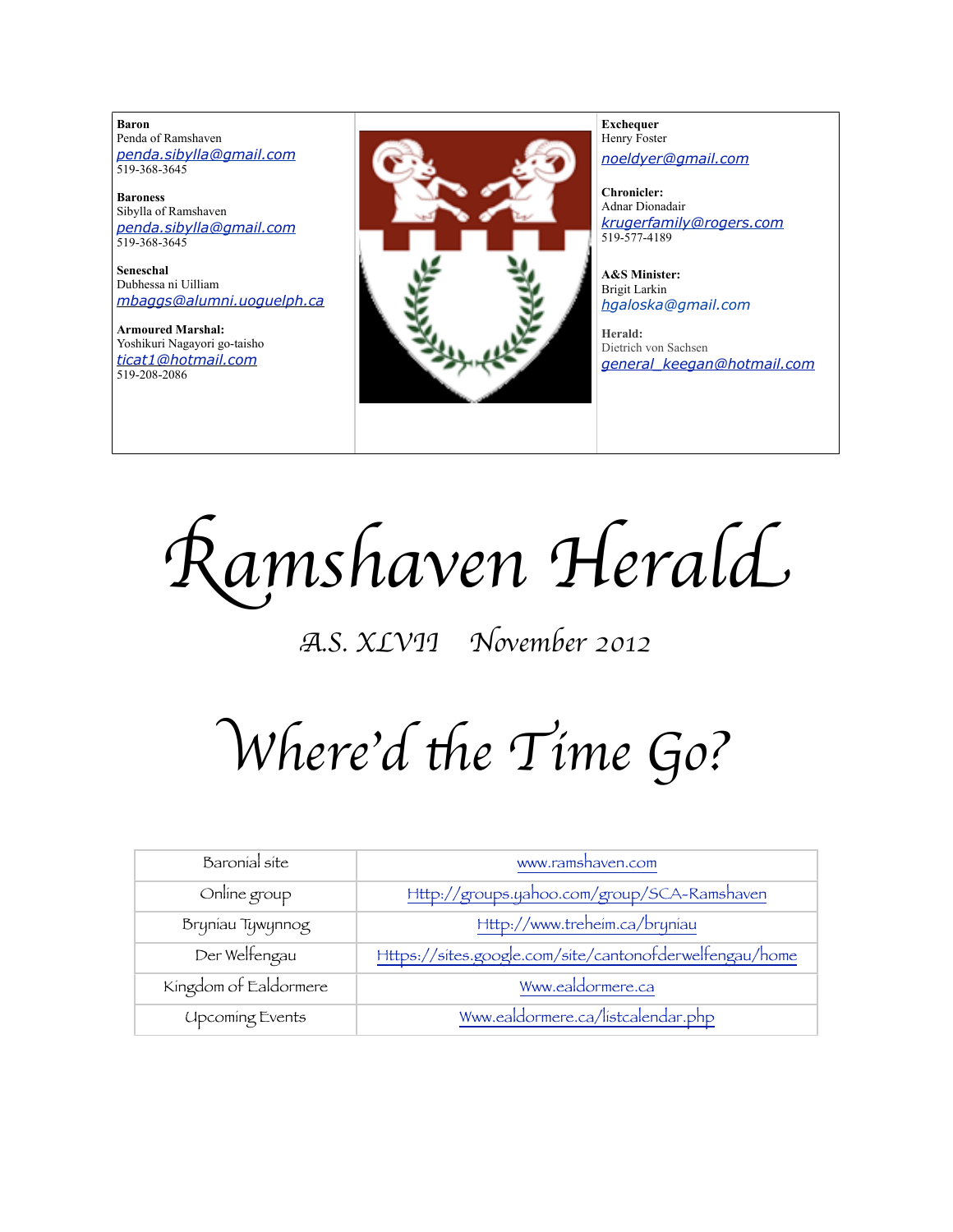### From Our Baron and Baroness...

It seems time passes quickly while having fun and being busy. Since Pennsic War we have experienced Baron's Howe, which was a wonderful opportunity to camp with the northerners, witness Mjoll Ulfsdottir receive her Orion, cheer on the heavy armour combatants in one of the most entertaining torchlight tourneys we have witnessed so far, and hang out with "Our'" Majesties (now our Graces) Edward and Rylyn.

Coronation was in the far North of Ealdormere. Tears fell while we listened to the heartfelt thank you's Our Queen delivered. I was thankful my linen veil was reasonably soft as it doubled as a handkerchief that day. The populace of Ealdormere was excited to hear that, for the reign of our new Majesties Roak V and Elizabeth I, we must consume chocolate! Wassail to that! Mind, the King proclaimed that we should partake in Airag, which is fermented mares milk. I am sure their reign will be both interesting and entertaining. We look forward to seeing them at Wassail for the clash of the Spanish and Portuguese.

Pumpkinfest Goes Medieval was a huge success - thanks to all who came to participate. 52 volunteers in all attended, including Their Majesties. We were pleased to see so many new members participate from Ramshaven. The weather was chilly in the eve, but the sunshine in the day (despite the weather forecast )was more than ample to warm our bones. The Pumpkinfest committee was so impressed with our group that we have been promised a prime piece of land should we wish to return next year. Wassail to all who attended! Not only did you contribute to the great success, but made our hearts swell with pride.

Huntsman's Harvest, a Ben Dunfirth gathering, doubled their numbers this year. More heavy fighters, more fencers, more archers than in previous years. It was wonderful to see so many from Ramshaven attend, including our parents, THL Kolbjorn, and THL Wencendl our archery

champion. She shot very well for the pride of Ramshaven. Eileen of the March was a true inspiration at the Pumpkinfest Demo. She not only talked to on-lookers explaining different crafts and materials but also entouraged and donned her fencing kit to impress the crowds. For this, we entrusted her with our summer taga-long medieval newbies, Patch and Petal. The potluck feast had us pleasantly stuffed with such an array of dishes that they had to be divided into removes! Thankfully, the drive home was uneventful as we were both very sleepy with our full tummies and a very full day.



Scotchtoberfest was a fantastic experience. The fighting, the fencing - side by each the Scots and the Germans battling it out for first place. So much fun, I can't remember who won in the end! The feast was excellent, and we enjoyed a Bardic Circle late into the night. In court, we proudly presented Robert of the Great Sword, Lord Herr Röd Grönwith and his lovely Elizabeth, our first award of the Guidon de Sang. It was interesting to learn that Emir nic Aiden was previously awarded to be an honorary member of Ramshaven. We are pleased to have Emir's patronage and therefore, extended the honour.

Crown Tournament was also a wonderful event. Congratulations to Their Royal Highnesses Trumbrand & Kaylah!

The Kingdom A&S goodie bag is full to the rim thanks to everyone who donated! There are so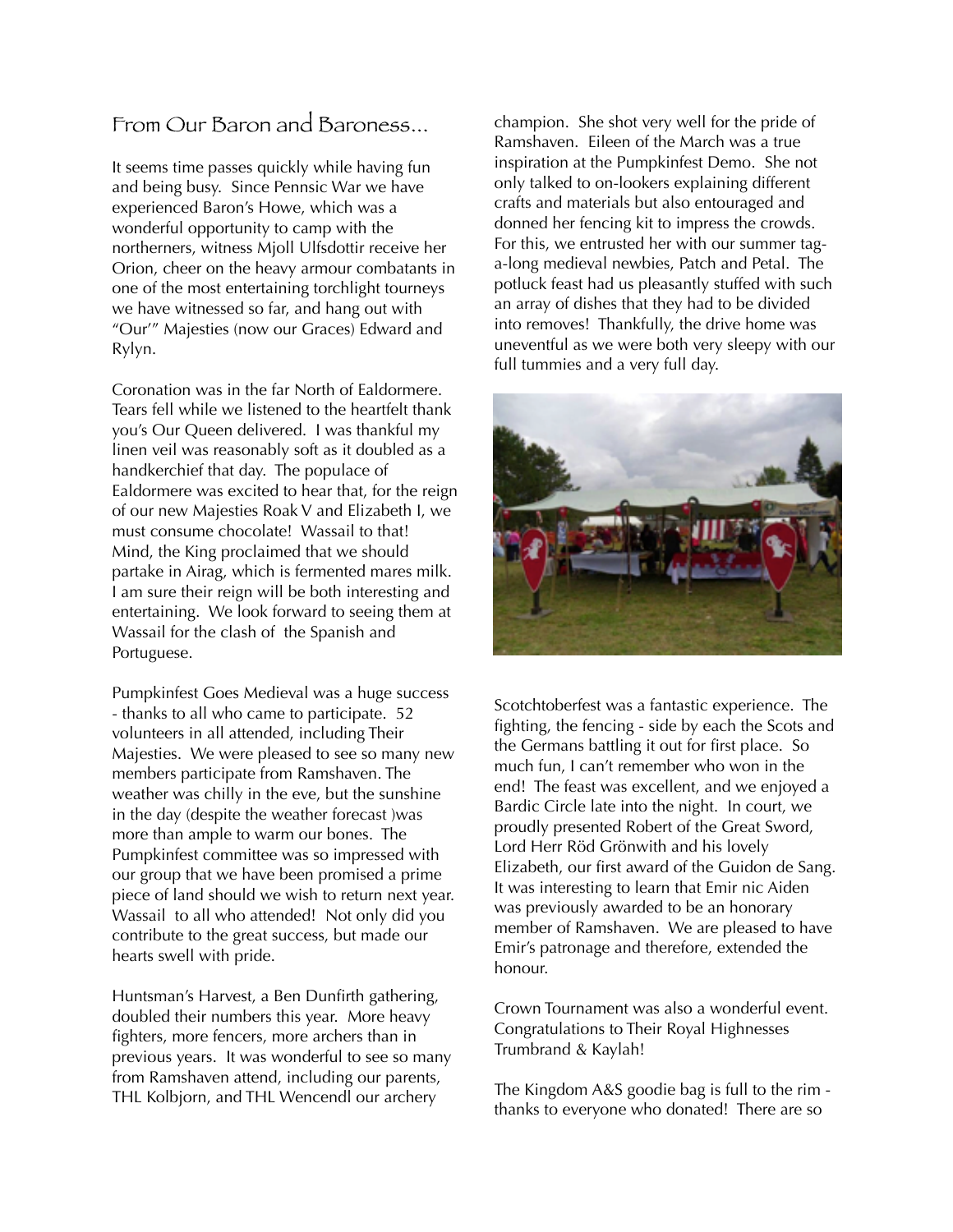many interesting items. We wonder who the lucky winner will be?

We are looking forward to seeing everyone at Wassail. It should prove to be a most interesting event as the Spanish battle the Portuguese in the mysterious Yucatan. The Mayan lunch counter sounds particularly intriguing. I believe I get to be a judge for the cookie cook off. Yay! What will everyone come up with for the pot luck feast?

Some exciting things to look forward to:

Sweat shop tabard making! As soon as we get the fabric ordered we will set up schedules.

How thrifty can we be? Out of the same fabric we will create interesting Ramshaven attire for the rest of our marshaled activity participants. Kit, from Der Welfengau, came forward with a fabulous article earned from Alyce de Sheppy which will make our fencers look unified and dignified.

What else can we squeeze from our fabric? Our Herald apparently looks shabby and also needs to be up-dated and unified with Heralds of our great Kingdom. Ten panels of embroidery....or paint or applique. The patterns are predetermined we just need to do the work. Or we could spend a pile of money and have someone do it for us. Let us know what you think?

If there are any further ideas you would like to share with us please feel free to contact us at [penda.sibylla@gmail.com](mailto:penda.sibylla@gmail.com)

We have also updated the Ramshaven Roll of Honour which can be located at [http://](http://www.ramshaven.com/the_barony.html#officer_awards) [www.ramshaven.com/](http://www.ramshaven.com/the_barony.html#officer_awards) the barony.html#officer\_awards. In addition there have been some updates to the website, with most of the 'more content to follow sections' now filled in.

Well Wishes to Everyone,

Penda & Sibylla, Baron and Baroness of Ramshaven

### About Airag

By Penda and Sibylla

Airag is the traditional national beverage of Mongolia. The most important animal of the Mongols is the horse. Horses don't only serve as riding animals - the mare's milk also has a special status.

#### Preparation:

The milk is filtered through a cloth, and poured into a large open leather sack (Khukhuur), which is usually suspended next to the entrance of the yurt. Alternatively, a vat from larch wood (Gan), or in modern times plastic, can be used. Within this container, the milk gets stirred with a wooden masher (buluur).

The stirring needs to be repeated regularly over one or two days. Traditionally, anyone entering or leaving the yurt would do a few strokes. The fermentation process is caused by a combination of lactic acid, bacteria, and yeast, similar to Kefir. The stirring makes sure that all parts of the milk are fermented equally.



Airag refreshes, and sparkles softly on the tongue. It contains a small amount of carbon dioxide, and up to 2% of alcohol. The taste is slightly sour, but quite agreeable after getting used to it. The exact taste depends both on the characteristics of the pastures, and the exact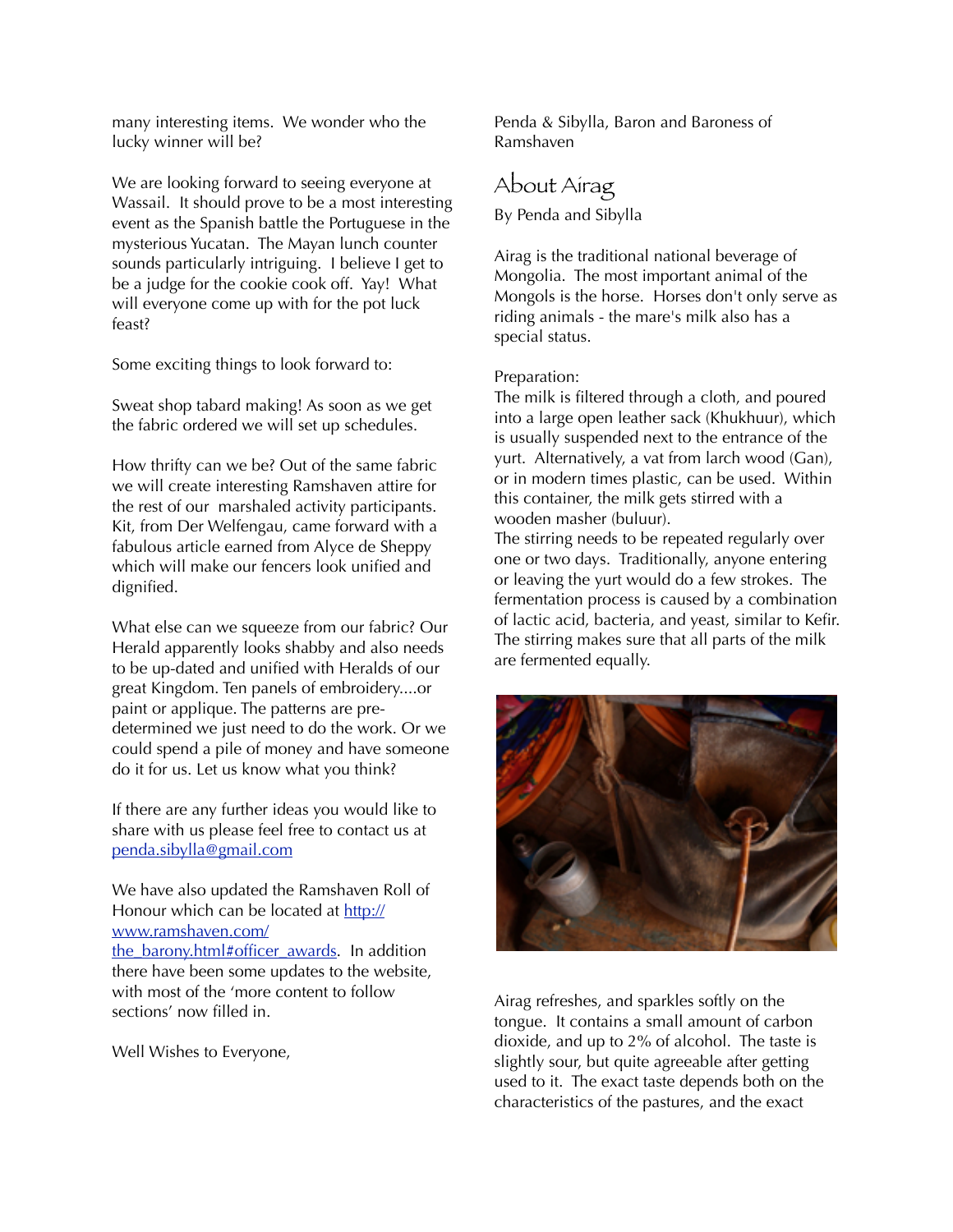method of production. The beverage is a rich source of vitamins and minerals for the nomads. Hospitality mandates to present a bowl of airag to each visitor. A Mongolian will normally empty it, but it is also acceptable to just take a sip and return the bowl. To reject the offer right away would be gravely impolite.

Similar to [Isgelen Tarag](http://www.mongolfood.info/en/recipes/isgelen-tarag.html) (Kefir), it is possible, but not as common, to distill Airag into [Mongol](http://www.mongolfood.info/en/recipes/mongol-arkhi.html)  [Arkhi](http://www.mongolfood.info/en/recipes/mongol-arkhi.html) (milk liquor).

#### Health Questions:

Mare's milk is usually not consumed raw, because it tends to have a strong laxative effect (that effect can also be applied for medical treatment). Instead, it almost always gets fermented into Airag. Fermentation destroys the lactose in milk, converting it into lactic acid, ethanol, and carbon dioxide. This makes Airag acceptable for lactose intolerant people, which includes many Mongolians. Without fermentation, mare's milk contains significantly more lactose than milk from cows or yaks.

# Heraldrydiculous

By Khevron



Heraldrydiculous comics and other fun Heraldry funnies can be found at [www.Khevron.com](http://www.Khevron.com) ...

### Middle Ages on the Green 2!

Bryniau's second installment of MAG on August the 25th, was another successful, idyllic picnic day of music, games, combat and fun. This year held at Laurel Creek Conservation Area, at the

Critter Picnic Shelter, we hosted a number of new people, for whom this was their very first event, as well as a number of curious park visitors. Many thanks to Gerard taking care of the rapier list, then HRH, now His Grace Sir Edward for looking after the combat field, Catriona and Daniel for Thrown Weapons, Cu for the website and organizing badminton, then HRH now Her Grace Rylyn for bringing the roast and having the period bbq set up, and my dear family for helping with set up and take down. Indeed, many thanks to all, for everybody had their part in this magical day!

## From Duchess Rylyn's Cooke booke: Soft Cheese

Special thanks to Leslie Falzone for this recipe

Heat 4 liters of Homo milk with a little bit of salt until just about boiling, not boiling however. (Around 100 degree C if you are using a candy thermometer)

Turn off the heat, stir in 1/3 cup of malt vinegar. Give it a very tiny stir, just like one 's' shape in the pot. It should start to curdle. If it does not add some more souring agent, do not stir this time.

Let it cool, as long as you like, a couple of hours if you want or cover it and put it on your back porch to cool faster. (or in the snow) Then gather up the curds in cheese cloth. Let hang to dry, it can be as wet or as dry as you would like. I left it overnight.

You can use any souring agent (lemon juice or other vinegar) for this cheese and it makes a big difference as it is the main flavouring agent.

### Wassail 2012: Conquest of the

### Yucatan

Saturday December 15th, 2012 9am-10pm St.Agatha Community Centre

The year is 1527 A.D. In the sweltering jungles of the Yucatan, groups of Spanish and Portuguese conquistadors are staking their claim to the rich lands of the Mayans, in order to take their gold before the others!